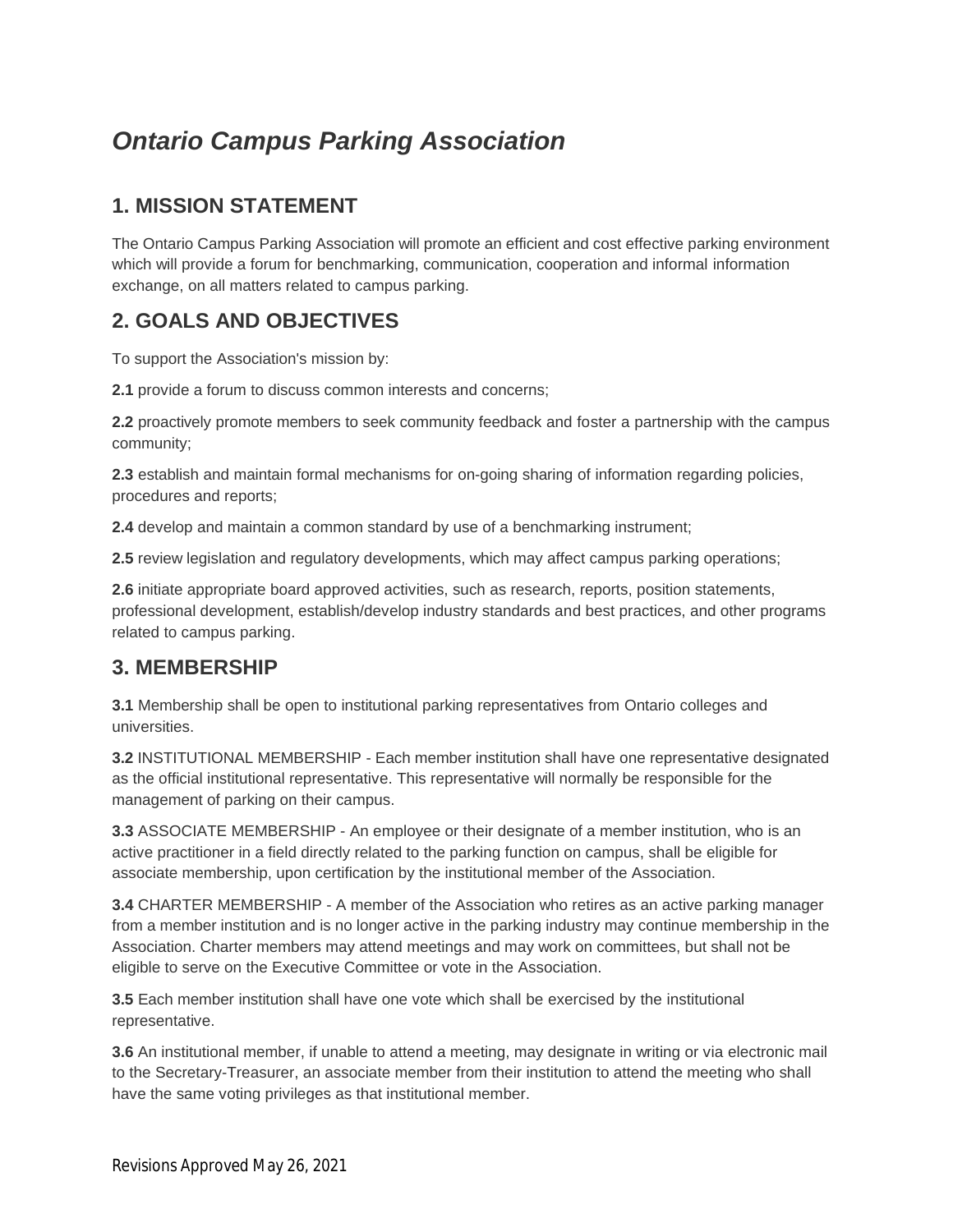### **4. MEMBERSHIP FEES**

**4.1** Annual dues for the Association will be reviewed annually at the Annual General Meeting. Any decision to change the amount of membership fees must be approved by not less than two-thirds of voting members present.

**4.2** Charter membership shall be dues free.

**4.3** Each institution shall be responsible for the expenses incurred by its representative(s) in attending Association meetings or participating in Association organized programs and committees, except as provided in article 4.4 below.

**4.4** Members of the Executive and Chairs of Committees may receive, at the discretion of the general membership and subject to budgetary reserves, total or partial refund of costs associated with their attendance at Association approved meetings. This does not apply to attendance at the Annual General Meeting or any meeting of the general membership.

**4.5** The fiscal year of the Association shall run from May 1 to April 30.

### **5. OFFICERS OF THE BOARD**

**5.1** The officers of the Association shall be a President, Vice President, Treasurer and Secretary.

**5.2** The Association shall elect a President, Vice President, Treasurer and Secretary from amongst the members of the Association. The Secretary holds a non-voting position on the Executive Committee.

**5.3** Should the Secretary, Treasurer or Vice President be unable to fulfill their term of office, a replacement shall be appointed by the Executive Committee until the next General Meeting.

**5.4** Should the President be unable to fulfill his/her term of office, the Vice President will act as President until the next General Meeting.

**5.5** In order to be eligible for election to the position of President, the member nominated must have served on the Executive for at least one year within the last five years.

**5.6** An executive committee term is for two years and will commence at the conclusion of the Annual General Meeting. Members may serve a maximum of two consecutive terms in each position.

**5.7** The institutional member from the Annual General Meeting host institution will be an ex-officio nonvoting member of the Executive Committee. The one-year term will commence at the conclusion of the Annual General Meeting.

# **6.0 ELECTION**

**6.1** Nominations and elections for the executive members shall be held at the Annual General Meeting and conference.

**6.2** Any Institutional member or any Associate member with the permission of their Institutional member, shall be eligible to stand for election as an executive. Only one member of an Institution can serve on the executive at one time.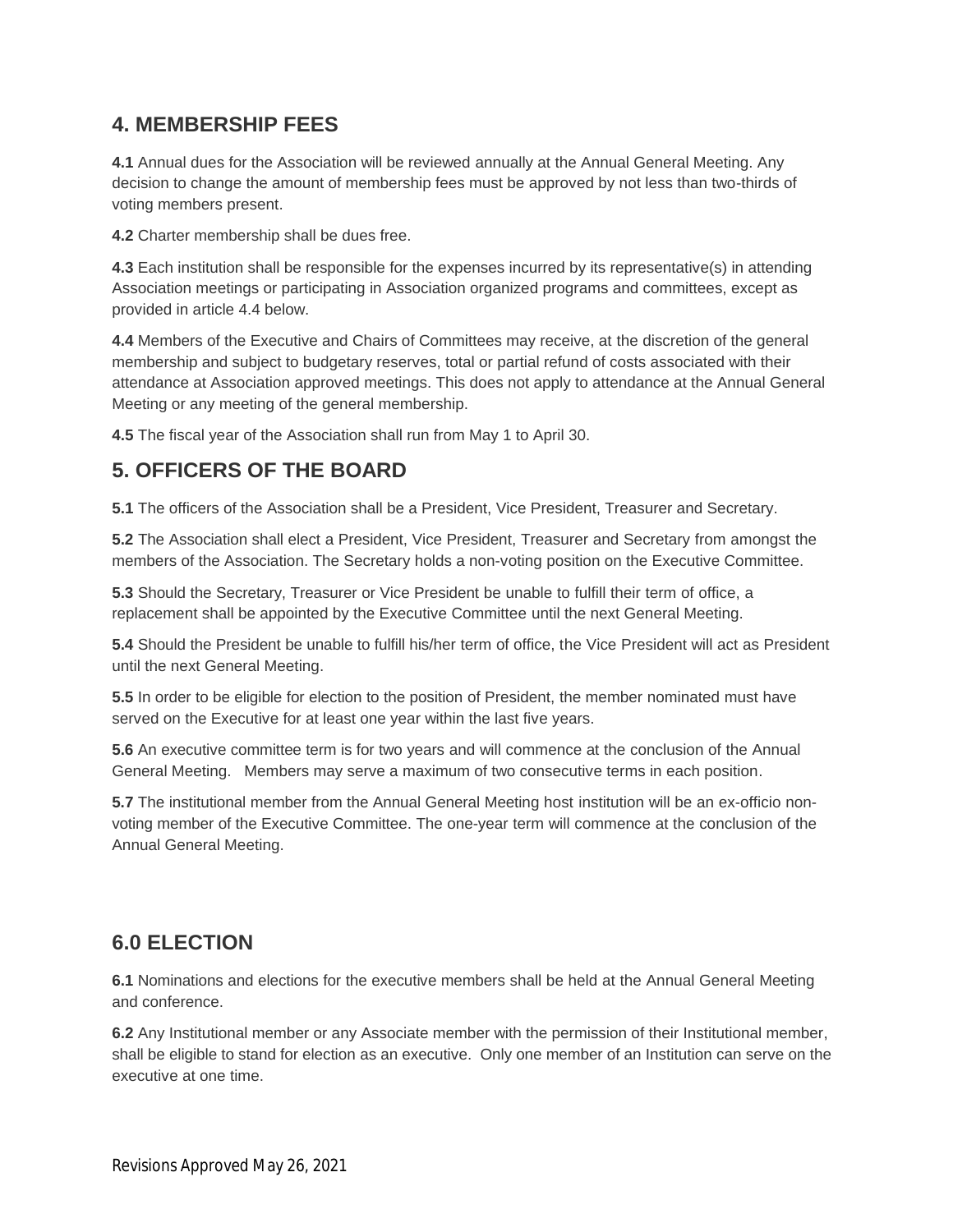**6.3** Elections for President and Vice President will be held on the same calendar year.

**6.4** Elections for Treasurer and Secretary will be held on the following calendar year from the President and Vice President elections.

**6.5** In the event the Annual Meeting cannot be held (see 11.2), elections that were to be held, will be postponed to the following year, resulting in all positions being held for 3 years.

# **7**. **EXECUTIVE COMMITTEE**

**7.1** The Executive Committee shall be responsible for conducting the business of the Association and supporting its strategic direction to ensure that the goals and objectives of the Association are met.

**7.2** The Executive Committee shall be composed of the Officers of the Association.

#### **8. DIRECTORS**

**8.1** The Executive shall appoint a minimum of two members to the position of Director which expires every two year concurrent with the election of the President.

**8.2** Directors will be assigned a portfolio within in one of two areas, Benchmarking or Website. The Directors shall perform duties assigned to them by the President or Designate and may be invited to attend to an executive meeting when required.

**8.3** Benchmarking Director – shall be responsible for conducting the yearly benchmarking exercise and producing the Association report.

**8.4** Website Director – shall be responsible for updating and managing the Association website, forum and list serve.

**8.5** An Associate Member can serve as Director but holds a non-voting position within the Association.

# **9. COMMITTEES**

**9.1** The Association may establish committees from time to time.

**9.2** Committee Chairs shall be appointed by the Executive Committee from amongst the general membership. Chairs shall report to the Executive Committee at the request of the President of the Association.

#### **10. AMENDMENTS**

**10.1** This Constitution may be amended at the Annual General Meeting of the Association by a two-thirds majority vote of Institutional Members, provided that members have been notified of the details of the proposed amendment(s) at least two months prior to the date of the Annual General Meeting at which the amendment is to be considered. The tabling of proposed constitutional amendments at a prior General Meeting shall constitute such notification.

#### Revisions Approved May 26, 2021